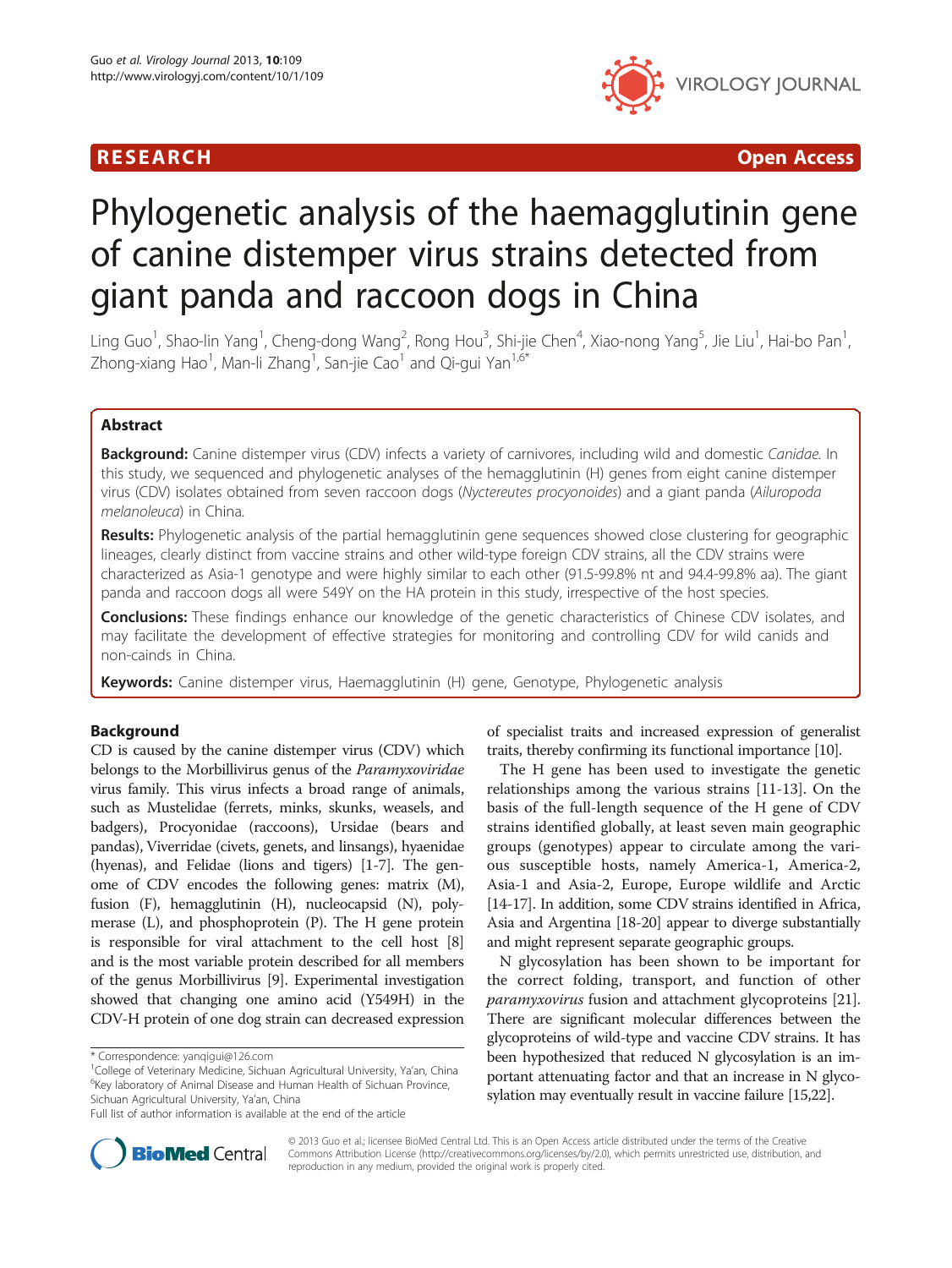<span id="page-1-0"></span>Although the use of live attenuated vaccines has greatly helped to prevent CDV infections in susceptible animals, the dental abnormalities and enamel erosion that are found in many young and adult giant pandas [[23,24\]](#page-5-0) may be related to early infection with CDV [[25,26\]](#page-5-0). Several episodes also have been reported in raccoon dogs [[20](#page-5-0)]. So in this work we analyzed a total of 7 samples from raccoon dogs with clinical signs of canine distemper and 1 sample from giant panda which were submitted to our laboratories and the viruses were analyzed using a fragment of the H gene.

# Results

#### CDV detection by NP-based RT-PCR

We analyzed a total number of 108 samples taken from raccoon dogs with suspect of CDV infection. CDV RNA was detected in 56 out of 108 (51.8%) blood samples, most of the raccoon dogs, between the age of 15–30 weeks. Negative samples were assayed twice to confirm the results. Forty-one of the 56 positive clinical specimens (73.2%) were obtained from raccoon dogs which had been vaccinated against CDV at least once. Twelve samples (21.4%) were obtained from unvaccinated raccoon dogs, and the vaccination status of the three remaining raccoon dogs was unknown. Forty-nine of the 56 positive animals (87.5%), showed symptoms typical of CDV, such as respiratory disease and neurological dysfunction, two raccoon dogs were asymptomatic, while no records were available for the other five raccoon dogs. The giant panda showed a mild fever (anal temperature 39.0°C).

# Sequence and phylogenetic analysis of the H gene

Amplification of fragments of the expected size was obtained with H gene and the sequences determined. After removing primer-derived sequences and some sequences with inconsistencies at the 5' and 3' ends, a 594 bp-long fragment of the H gene were obtained.

The neighbor joining tree (Figure 1) generated using a 594 base pair (bp) long partial sequences of the H gene (amplified with primers "B"), evidenced geographic patterns (genotypes) resembling the patterns described previously using the full-length H gene (Asia 1, Asia 2, Europe, Arctic, America1 and America 2). In the phylogenetic tree (Figure 1) all the Chinese wild-type viruses (8/8) grouped together in one branch in the Asia-1 genotype. In this genotype, other Chinese CDV strains identified from domestic dogs or other wildlife species after the 1990s were also included, along with some Japanese and Korean strains detected before 1998. The 8 Asia-1 strains displayed identity to each other in the H gene (91.5-99.8% nt and 94.4-99.8% aa), while identity to the vaccine strains CDV3, Onderstepoort and Lederle was lower (85.4-89.2% nt and 84.4-88.3% at aa level)



(Table [1\)](#page-2-0). The 4 strains (Sichuan 02–05) displayed high identity to each other (97.4-99.8% nt and 98.4-99.8% aa). On the other hand, although strain Sichuan06 appeared to belong to the main Asia 1 clade, it is more distant from the group (Figure 1).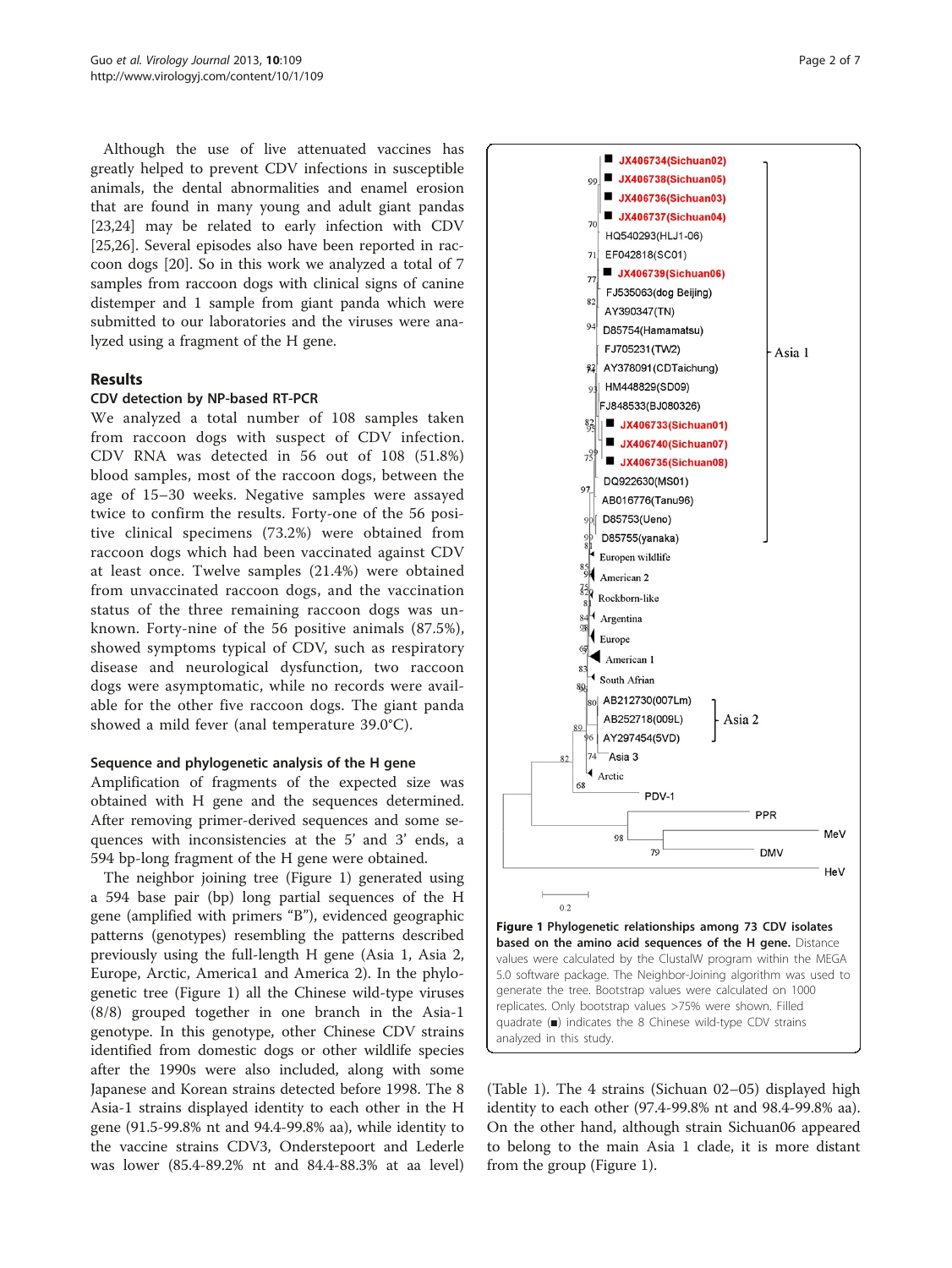|                       | Sichuan01      | Sichuan02 | Sichuan03 | Sichuan04 Sichuan05 |      | Sichuan06 | Sichuan07 | Sichuan08 CDV3 |      | Onderstepoot Lederle |      |
|-----------------------|----------------|-----------|-----------|---------------------|------|-----------|-----------|----------------|------|----------------------|------|
|                       | Nucleotides(%) |           |           |                     |      |           |           |                |      |                      |      |
| Sichuan01             |                | 93.1      | 94.1      | 94.9                | 94.9 | 94.6      | 98.3      | 98.0           | 86.5 | 85.4                 | 86.7 |
| Sichuan <sub>02</sub> | 94.4           |           | 98.5      | 98.3                | 98.3 | 96.6      | 94.9      | 94.9           | 89.1 | 87.7                 | 89.2 |
| Sichuan <sub>03</sub> | 95.0           | 98.4      |           | 97.4                | 97.4 | 94.6      | 95.2      | 92.1           | 87.7 | 86.5                 | 88.0 |
| Sichuan04             | 95.0           | 99.4      | 99.7      |                     | 99.8 | 97.3      | 97.5      | 91.7           | 88.0 | 86.5                 | 88.2 |
| Sichuan05             | 95.0           | 99.5      | 99.6      | 99.8                |      | 97.5      | 97.7      | 91.9           | 88.2 | 86.6                 | 88.5 |
| Sichuan06             | 95.5           | 98.9      | 99.4      | 99.5                | 99.4 |           | 95.9      | 91.5           | 88.0 | 86.5                 | 88.2 |
| Sichuan07             | 99.8           | 94.4      | 95.0      | 95.0                | 95.0 | 95.5      |           | 93.9           | 88.0 | 86.4                 | 88.3 |
| Sichuan08             | 99.7           | 94.5      | 95.3      | 95.0                | 95.0 | 95.5      | 99.5      |                | 88.4 | 87.2                 | 88.6 |
| CDV3                  | 86.0           | 86.6      | 87.2      | 87.2                | 87.5 | 87.7      | 86.0      | 86.4           |      | 96.1                 | 99.0 |
| Onderstepoot 84.4     |                | 84.9      | 85.5      | 85.5                | 85.7 | 86.0      | 84.4      | 84.7           | 93.9 |                      | 96.0 |
| Lederle               | 86.6           | 87.2      | 87.7      | 87.7                | 87.9 | 88.3      | 86.6      | 86.8           | 97.2 | 93.9                 |      |
| Amino acids(%)        |                |           |           |                     |      |           |           |                |      |                      |      |

<span id="page-2-0"></span>Table 1 Homology of nucleotide and amino acid sequences of CDV H gene

### Analysis of the amino acid sequences of the H gene of wild-type CDV strains

The inferred aa sequences of the partial H protein of the 8 wild-type Chinese CDV strains and of vaccine (America-1 genotype) strains were aligned. The giant panda and raccoon dogs all were 549Y on the HA protein from the current study (Table 2). Inspection of the H protein alignment (Table [3\)](#page-3-0) revealed that all the 7 Asia-1 strains possessed 9 potential N-linked glycosylation sites (N-X-S/T) at aa positions 19–21, 149–151, 309–311, 391–393,422–424, 456–458, 584–586, 587–589 and 603–605. In the H protein of strain Sichuan01, the sites at positions 584–586 and 603–605 were disrupted. The strain Onderstepoort had only four glycosylation sites, while strains CDV3, Lederle and Convac displayed seven glycosylation sites.

# **Discussion**

Despite the vaccination procedures adopted in China in the last decades, CDV is still a serious threat to breeding raccoon dogs as well as to domestic dogs and it is

responsible for relevant economic losses in Chinese fur industry [\[20\]](#page-5-0). In order to determine the frequency of this infection, we analyzed the samples taken from raccoon dogs with suspect of CDV infection. Our result revealed a relatively high (51.8%) prevalence of CDV infection animals sampled with clinical signs consistent with CDV infection. This indicated that CDV still represents a high risk to the canine population in China. Furthermore, all samples were tested twice and the results were reproducible. One possible explanation for the 52 animals thought to be infected with CDV were found negative by PCR screening is the ability of detecting low copy numbers of RNA. Another possible explanation for the negative is the presence of Taq polymerase inhibitors on blood samples, since it is known that blood material contains nucleases that degrades RNA, and substances, such as heparin and hemoglobin were found to inhibit the activity of Taq DNA polymerase [\[27\]](#page-5-0).

The molecular analysis of the amplifications obtained by the use of primer pair "B" helped to clarify the relationship of the China strains with other CDV strains reported in other parts of the world. The analysis has

Table 2 CDV isolates from China, organs from which they were isolated and their GenBank accession numbers

| Serial no      | Isolate               | Host        | Foster mode | Vaccinated | Organ source | <b>GenBank accession no.</b> | 549 |
|----------------|-----------------------|-------------|-------------|------------|--------------|------------------------------|-----|
|                | Sichuan01             | Raccoon dog | Captivity   | Yes        | Blood        | JX406733                     |     |
|                | Sichuan02             | Raccoon dog | Captivity   | Yes        | Blood        | JX406734                     |     |
| 3              | Sichuan <sub>03</sub> | Raccoon dog | Captivity   | Yes        | Blood        | JX406736                     |     |
| $\overline{4}$ | Sichuan04             | Raccoon dog | Captivity   | Yes        | Blood        | JX406737                     |     |
| 5              | Sichuan05             | Raccoon dog | Captivity   | Yes        | Blood        | JX406738                     |     |
| 6              | Sichuan06             | Raccoon dog | Captivity   | Yes        | Blood        | JX406739                     |     |
|                | Sichuan07             | Raccoon dog | Captivity   | Yes        | Blood        | JX406740                     |     |
| 8              | Sichuan08             | Giant Panda | Captivity   | Yes        | Blood        | JX406735                     |     |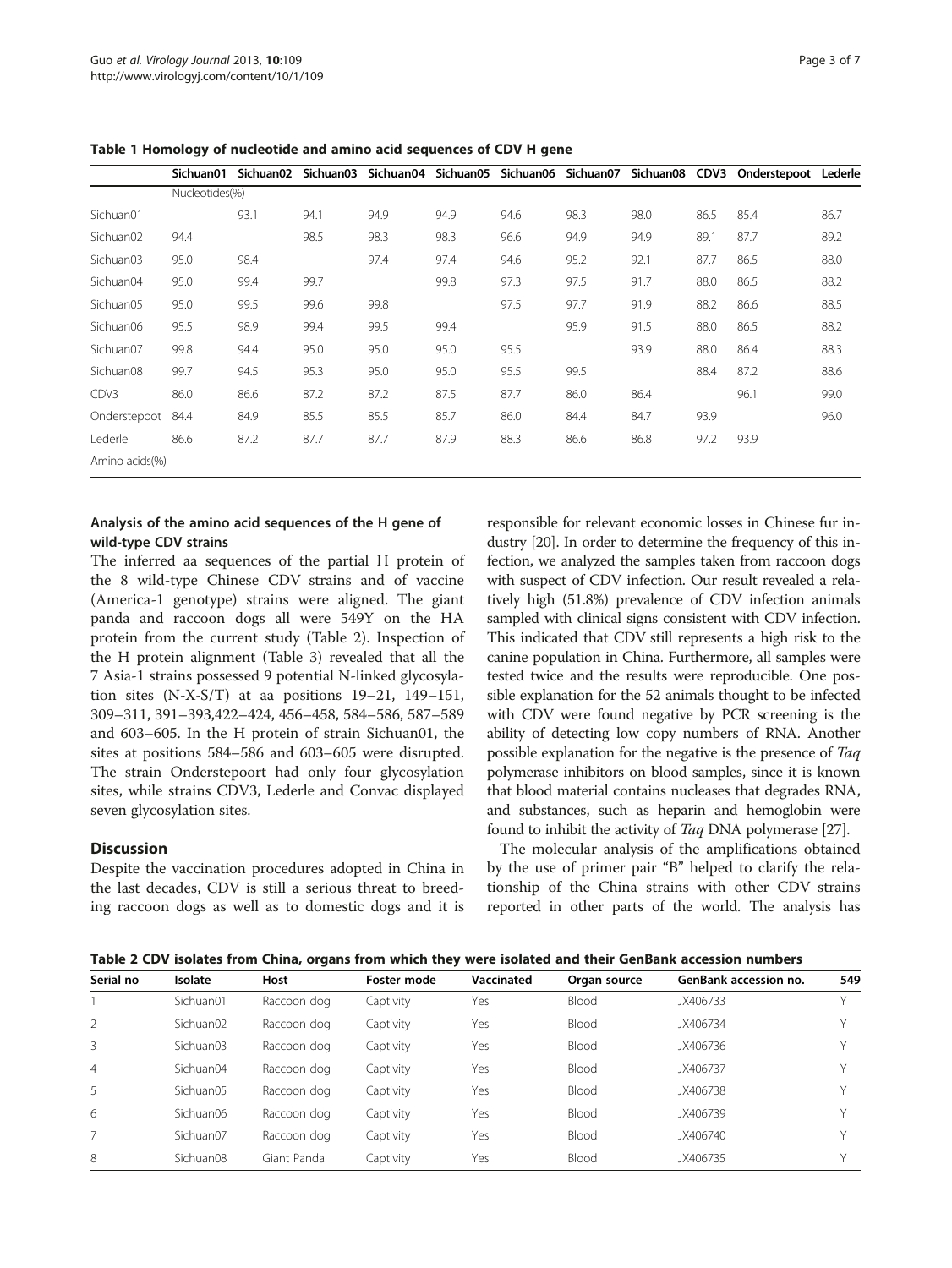| Genetype | <b>CDV</b> isolate | N-glycosylation sites in each sequence |              |     |              |              |              |                              |             |     |
|----------|--------------------|----------------------------------------|--------------|-----|--------------|--------------|--------------|------------------------------|-------------|-----|
|          |                    | 19                                     | 149          | 309 | 391          | 421          | 456          | 584                          | 587         | 603 |
| Asia-1   | Sichuan01          | Ν                                      | $\mathbb N$  | N   | $\mathsf{N}$ | $\mathbb N$  | N            | N                            | N           | N   |
|          | Sichuan02          | Ν                                      | N            | N   | $\mathbb N$  | N            | N            | N                            | N           | N   |
|          | Sichuan03          | Ν                                      | $\mathsf{N}$ | N   | $\mathsf{N}$ | $\mathsf{N}$ | N            | N                            | N           | N   |
|          | Sichuan04          | Ν                                      | Ν            | N   | N            | $\mathbb N$  | Ν            | Ν                            | N           | N   |
|          | Sichuan05          | Ν                                      | $\mathsf{N}$ | Ν   | N            | N            | $\mathsf{N}$ | Ν                            | N           | N   |
|          | Sichuan06          | Ν                                      | Ν            | N   | N            | Ν            | Ν            | Ν                            | N           | Ν   |
|          | Sichuan07          | N                                      | $\mathsf{N}$ | N   | $\mathbb N$  | N            | N            | N                            | $\mathbb N$ | N   |
|          | Sichuan08          | N                                      | $\mathbb N$  | N   | $\mathsf{N}$ | $\mathbb N$  | $\mathbb N$  | N                            | $\mathbb N$ | N   |
| Vaccines | Onderstepoort      | Ν                                      | $\mathsf{N}$ |     | ۰            | N            | ٠            | $\qquad \qquad \blacksquare$ | $\mathbb N$ |     |
|          | Convac             | N                                      | $\mathbb N$  | ٠   | $\mathbb N$  | $\mathbb N$  | $\mathbb N$  | $\overline{\phantom{a}}$     | $\mathbb N$ | N   |
|          | CDV3               | N                                      | $\mathsf{N}$ | ٠   | $\mathbb N$  | $\mathbb N$  | N            | $\overline{\phantom{a}}$     | N           | N   |
|          | Lederle            | N                                      | $\mathsf{N}$ |     | $\mathsf{N}$ | Ν            | N            |                              | N           | N   |

<span id="page-3-0"></span>Table 3 Distribution status of N-glycosylation sites of H gene in different genetypes of CDV

Note:"N": N-glycosylation Sites;"-": negative.

shown that the strains of giant panda and raccoon dogs in this study are placed on one branches of the phylogenetic tree, were characterized as Asia-1 genotype. The H genebased neighbor-joining phylogenetic tree analysis using selected sequences retrieved from GenBank revealed geographic-related patterns of segregation. Our findings are consistent with previous studies demonstrating the occurrence of strains belonging to genetically distinct CDV lineages in Asia [\[20,28](#page-5-0)[,29\]](#page-6-0). The Chinese Asia-1 strains displayed a high genetic conservation with other Asia-1 CDVs, which detected from raccoon dogs or other carnivores in China over nearly two decades (Figure [1](#page-1-0)). The strain Sichuan08 was obtained from a mild fever giant panda in the Mar of 2012, and it showed the identity between Sichuan02-06 were 94.5-95.5%. Because there were few reports of giant panda clinical onset of CDV infection up to now, so we couldn't determine whether or not the fever is the clinical manifestations of the giant panda.

The observed diversity between the vaccine strains and recent wild-type CDVs may be accounted for by several mechanisms, such as adaptation to new host species [[30,31\]](#page-6-0), antigenic escape [[32-35](#page-6-0)] and/or genetic recombination between wild-type strains [\[36](#page-6-0)], variously driving the evolution of the virus. It has been described that changes in N-glycosylation of the H protein may affect neutralization by antibodies and replication in vitro [[15,](#page-5-0)[37,38\]](#page-6-0). So, the connected aspartic amide N glycosylation site potentially is a spotlight in H proteins between vaccine and wild strains of CDV. Usually, there are four (Onderstepoort strain) or seven (CDV3, Lederle and Convac strain) potential sites in the vaccine strains. However, seven or nine sites have been detected in all wild CDV strains, of which 309–311 N-connected amide asparagine glycosylation sites are specific to CDV field strains. Some studies believed that the variants from H protein glycosylation played a crucial role in the antigenic differences and increase in N glycosylation may eventually result in vaccine failure [\[15,](#page-5-0)[39\]](#page-6-0). So, we conjectured that the giant panda and raccoon dogs infected CDV maybe due to this reason in this time.

Based on phylogenetic analyses of complete sequences data from CDV strains retrieved from domestic dog and non-dog species it was hypothesized that positive selection drives residues 530 and 549 of the HA gene, and that the presence of specific residues at these positions resulted in the emergence of CDV as a disease of novel host species [[31](#page-6-0)]. Recently, it has been suggested that there no evidence that amino acid 530 was strongly affected by host species, while wild canids there was a nearly significant trend towards a 549Y bias, non-canid strains showed no significant bias towards either H or Y at site 549 [\[9](#page-5-0)]. In this study, We found that amino acid 549Y was conserved within CDV lineages, regardless of host species. CDV transmission in wild carnivore and non-canids species may also most often occur between individuals within a species, and will be influenced by a range of factors such as population size and ranging patterns [\[40,41](#page-6-0)].

#### Conclusions

In conclusion, the results presented by this study from a relatively small number of samples obtained from two host species conform to information obtained by other studies in China, that information currently available on CDV strains in China, including the results from the current study, is insufficient to determine whether or not the Asia 1 genotype is the predominant genotype in China. Analysis of CDV strains from a variety of host species will provide a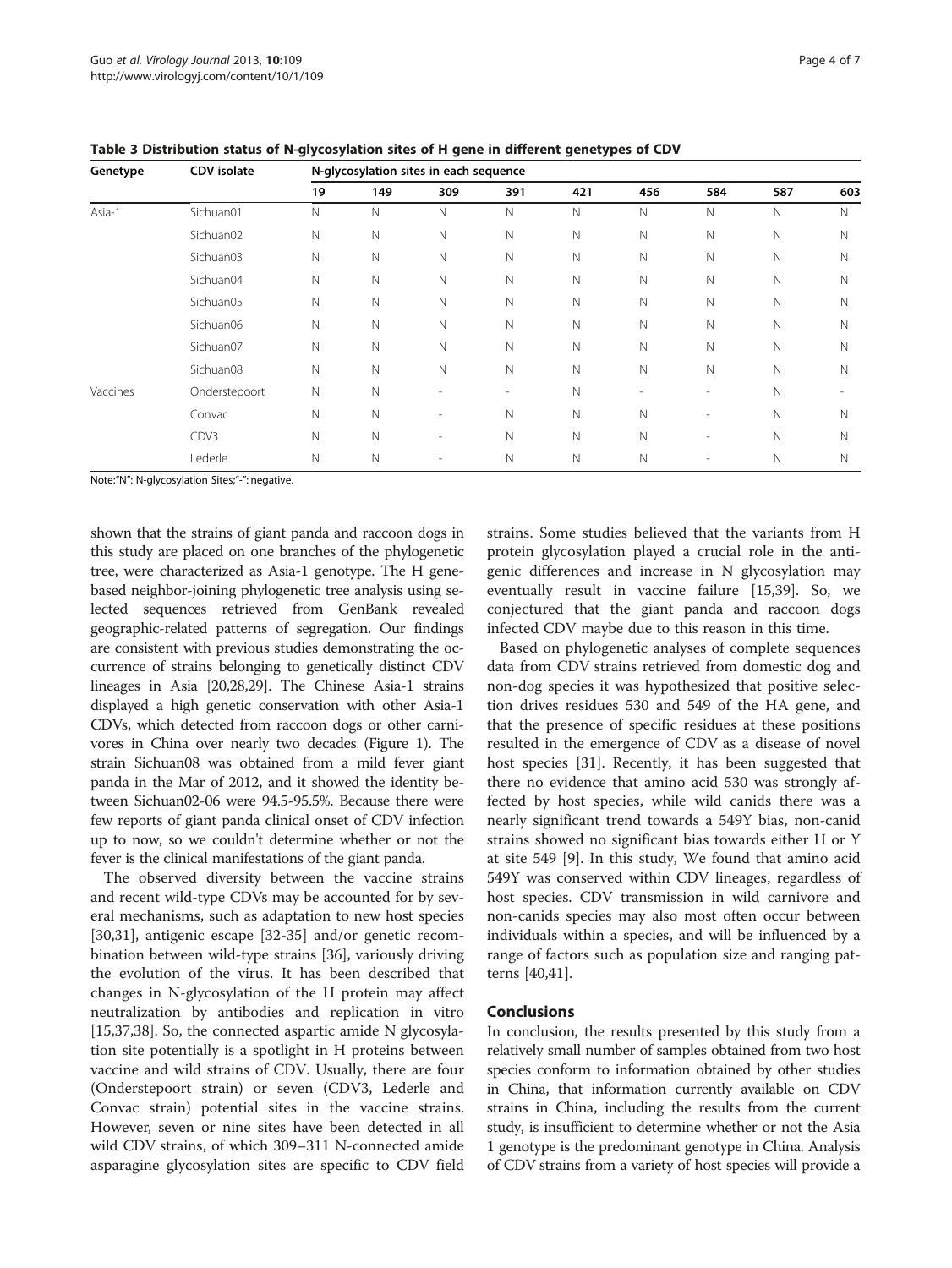more in-depth understanding of the global ecology of CDV, So, detect these more research on a broader range of potential carnivore hosts is required.

#### Materials and methods

#### Viruses and clinical specimens Ethics statement

The animal from which specimens were collected, was handled in accordance with animal protection law of the People's Republic of China (a draft of an animal protection law in China released on September 18, 2009). This study was approved by the National Institute of Animal Health Animal Care and Use Committee at Sichuan Agricultural University (approval number 2010–020).

From 2011 to 2012, 108 samples (whole blood) of raccoon dogs with suspect of CDV infection were sent to our laboratory for diagnostic confirmation and were identified only in 56 samples (51.8%) by using a RT-PCR, which amplifies a 242 bp-long fragment of the nucleoprotein (NP) gene with primers "A" ( Table 4). Out of 56 samples, 7 could be included in this study based on the amount of the sample and the amount of RNA extracts available for additional analysis. The samples were submitted to our laboratory from 3 different private fur farms within ya'an, Sichuan province. The organs of the giant panda (whole blood) were submitted to our laboratory by China Conservation and Research Center for the Giant Panda, Ya'an, China. Detailed information on the origin and the accession numbers of the CDV-positive samples is shown in Table [2.](#page-2-0)

# Extraction of nucleic acids

Viral RNA was extracted from leucocytes obtained by washing with nuclease-free water. Briefly, 500 μl of nuclease-free water were added to 500 μl of whole blood in a 1.5 microcentrifuge tube, and centrifuged 7 min at 5,000 g. A total of 500 μl of the supernatant was discarded, then 500 μl of nuclease-free water were added, repeating this step 3 times. Total RNA was extracted with TRI Reagent (Sigma®, USA), following the manufacturer's instructions.

#### RT-PCR

Reverse transcription was carried out by PrimeScript<sup>™</sup> RT reagent Kit (TaKaRa, Dalian, China) according to the

manufacturer's instruction: 37°C for 15 min, 85°C for 5 sec, using 7 μl of RNA, 2 μl  $5 \times$  PrimeScript buffer, 0.5 μl random primer and 0.5 μl PrimeScript RT Enzyme. The CDVpositive samples were tested with primers "B" (Table 4), which amplifying a 613 bp fragment (corresponding to positions 8006–8619 of the Onderstepoort strain genome). The thermo-cycling condition were as follows: 5 min at 94°C (initial denaturation), 30 cycles of 30 sec at 94°C, 30 sec at 51°C, 30 sec at 72°C, and a final extension of 10 min at 72°C.

#### Cloning and sequencing

PCR products of the correct size (613 bp in length) were amplified and cloned into the pMD 19-T vector (TaKaRa, Dalian, China). For each CDV strain, 3–5 positive recombinant plasmids were sequenced in both directions using primer M13 (Shanghai Invitrogen Biotechnology Company, Shanghai, China) and additional primers selected on the basis of the obtained sequences. The accession numbers are shown in Table [2.](#page-2-0)

#### Amino acid analysis

To investigate the differences between the Chinese wildtype CDV strains and the vaccine strains available in the market in China, the deduced amino acid (aa) sequences of the H protein were aligned. Multiple sequence alignment was carried out using the software package MegAlign (Lasergene7.0, DNAStar Inc., Madison, WI). The aa present at sites 549 on the HA protein was determined for the eight strains from the current study. The potential N-linked glycosylation sites of the H protein were determined using the software NetNGlyc1.0.

#### Phylogenetic analysis

The eight China CDV sequences were compared to those of 64 CDV strains that were obtained from various part of the world up until November 2010. The Accession numbers for these H gene nucleotide sequences were obtained from the GenBank nucleotide database at the National Center for Biotechnology Information (NCBI). The nucleotide sequences were analyzed preliminary with cognate sequences available in GenBank using BLAST software ([http://www.ncbi.nlm.nih.gov/\)](http://www.ncbi.nlm.nih.gov/). Multiple sequence alignment was made with ClustalW software [\[42\]](#page-6-0) included in MEGA 5.0 software [[43\]](#page-6-0).

| Table 4 Description of the primer pairs |                             |        |                          |                |                    |  |  |  |
|-----------------------------------------|-----------------------------|--------|--------------------------|----------------|--------------------|--|--|--|
| Primer pair                             | Sequence 5'-3'              | Target | Sense                    | <b>Purpose</b> | Amplicon size (bp) |  |  |  |
| Α                                       | CGGAAATCAACGGACCTAAAT       | N      |                          | Diagnostic     | 242                |  |  |  |
|                                         | <b>TCCTTGAGCTTTCGACCCTT</b> |        |                          |                |                    |  |  |  |
| B.                                      | <b>TGGTTCACAAGATGGTATTC</b> |        |                          | Phylogenetic   | 613                |  |  |  |
|                                         | CAACACCAC TAAATTGGACT       |        | $\overline{\phantom{a}}$ |                |                    |  |  |  |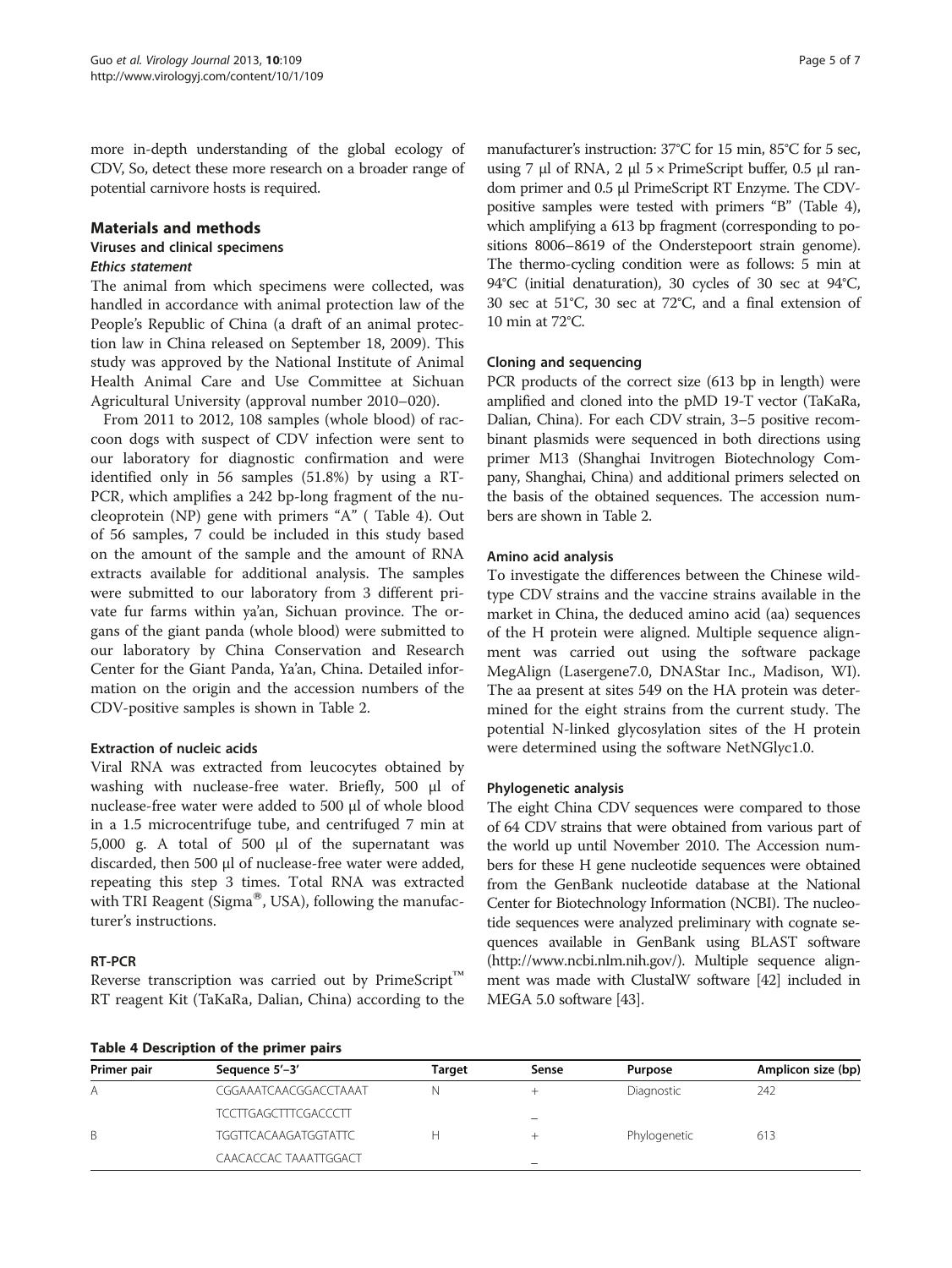<span id="page-5-0"></span>Sequences for comparison were obtained corresponded to nucleotide sequences of the H gene. Phylogenetic analysis of nucleotide were computed using the Kimura two parameter algorithm and the tree was constructed with the Neighbor Joining method with a 1000 bootstrap repeats using the MEGA 5.0 Software [\[43\]](#page-6-0). The measles virus (MeV) (NC001498), phocine (seal) distemper virus (PDV) (AF479274), peste-des- petits-ruminants virus (PPRV) (NC006383), hendra virus (HeV) (NC001906) and dolphin morbillivirus (DMV) (NC005283) were used as outgroup in the neighbor joining trees.

#### Competing interests

The authors declare that they have no competing interests.

#### Authors' contributions

Conceived and designed the experiments: LG QGY SJC. Performed the experiments: LG SLY ZXH JL HBP. Analyzed the data: LG SLY MLZ. Contributed reagents/materials /analysis tools: SJC CDW RH XNY . Wrote the paper: LG SLY. All of the authors read and approved the final version of the manuscript.

#### Acknowledgments

This work was supported by Program for Changjiang Scholars and Innovative Research Team in University, China (IRT0848), Specific projects of public welfare of the Ministry of Science and Technology of the P.R. China (200910188), Program of Science and Technology Department of Sichuan Province (2010SZ0050), National Key Technology R&D Program (2012BAC01B06) and the "973 project" of prophase special program (2012CB722207).

#### Author details

<sup>1</sup>College of Veterinary Medicine, Sichuan Agricultural University, Ya'an, China.<br><sup>2</sup>China Consensation and Besearch Center for the Giant Panda. Ya'an, China. <sup>2</sup>China Conservation and Research Center for the Giant Panda, Ya'an, China. <sup>3</sup>Chengdu Research Base for Giant Panda Breeding, Chengdu, China. 4 Enery-exit Inspection and Quarantine of Sichuan Province, Chengdu, China. <sup>5</sup>Southwest University for Nationalities, Chengdu, China. <sup>6</sup>Key laboratory of Animal Disease and Human Health of Sichuan Province, Sichuan Agricultural University, Ya'an, China.

#### Received: 12 January 2013 Accepted: 1 April 2013 Published: 8 April 2013

#### References

- 1. Appel MJG, Yates RA, Foley GL, Bernstein JJ, Santinelli S, Spelman LH, Miller LD, Arp LH, Anderson M, Barr M: Canine distemper epizootic in lions, tigers, and leopards in North America. J Vet Diagn Invest 1994, 6:277.
- 2. Deem SL, Spelman LH, Yates RA, Montali RJ: Canine distemper in terrestrial carnivores: a review. J Zoo Wildlife Med 2000, 31:441-451.
- 3. Evermann J, Leathers C, Gorham J, McKeirnan A, Appel M: Pathogenesis of two strains of lion (Panthera leo) morbillivirus in ferrets (Mustela putorius furo). Vet Pathol 2001, 38:311.
- 4. Pearson R, Gorham J: Canine distemper virus. Virus 1987, 1:371-373.
- 5. Van De Bildt MWG, Kuiken T, Visee AM, Lema S, Fitzjohn TR, Osterhaus ADME: Distemper outbreak and its effect on African wild dog conservation. Emerg Infect Dis 2002, 8:212.
- Appel MJ, Summers BA: Pathogenicity of morbilliviruses for terrestrial carnivores. Book Pathogenicity of morbilliviruses for terrestrial carnivores 1995, 4:187–191.
- 7. Haas L, Hofer H, East M, Wohlsein P, Liess B, Barrett T: Canine distemper virus infection in Serengeti spotted hyenas. Vet Microbiol 1996, 48:147–152.
- Von Messling V, Zimmer G, Herrler G, Haas L, Cattaneo R: The hemagglutinin of canine distemper virus determines tropism and cytopathogenicity. J Virol 2001, 75:6418–6427.
- Nikolin VM, Wibbelt G, Michler FU, Wolf P, East ML: Susceptibility of carnivore hosts to strains of canine distemper virus from distinct genetic lineages. Vet Microbiol 2012, 156:45–53.
- 10. Nikolin VM, Osterrieder K, von Messling V, Hofer H, Anderson D, Dubovi E, Brunner E, East ML: Antagonistic pleiotropy and fitness trade-offs reveal specialist and generalist traits in strains of canine distemper virus. PLoS One 2012, 7:e50955.
- 11. Demeter Z, Lakatos B, Palade EA, Kozma T, Forgách P, Rusvai M: Genetic diversity of Hungarian canine distemper virus strains. Vet Microbiol 2007, 122:258–269.
- 12. Haas L, Martens W, Greiser-Wilke I, Mamaev L, Butina T, Maack D, Barrett T: Analysis of the haemagglutinin gene of current wild-type canine distemper virus isolates from Germany. Virus Res 1997, 48:165–171.
- Martella V, Cirone F, Elia G, Lorusso E, Decaro N, Campolo M, Desario C, Lucente M, Bellacicco A, Blixenkrone-Møller M: Heterogeneity within the hemagglutinin genes of canine distemper virus (CDV) strains detected in Italy. Vet Microbiol 2006, 116:301–309.
- 14. Bolt G, Jensen TD, Gottschalck E, Arctander P, Appel MJ, Buckland R, Blixenkrone-Moller M: Genetic diversity of the attachment (H) protein gene of current field isolates of canine distemper virus. J Gen Virol 1997, 78:367–372.
- 15. Iwatsuki K, Miyashita N, Yoshida E, Gemma T, Shin YS, Mori T, Hirayama N, Kai C, Mikami T: Molecular and phylogenetic analyses of the haemagglutinin (H) proteins of field isolates of canine distemper virus from naturally infected dogs. J Gen Virol 1997, 78:373-380.
- 16. Martella V, Elia G, Lucente MS, Decaro N, Lorusso E, Banyai K, Blixenkrone-Møller M, Lan NT, Yamaguchi R, Cirone F: Genotyping canine distemper virus (CDV) by a hemi-nested multiplex PCR provides a rapid approach for investigation of CDV outbreaks. Vet Microbiol 2007, 122:32–42.
- 17. Pardo ID, Johnson GC, Kleiboeker SB: Phylogenetic characterization of canine distemper viruses detected in naturally infected dogs in North America. J Clin Microbiol 2005, 43:5009–5017.
- 18. Calderon MG, Remorini P, Periolo O, Iglesias M, Mattion N, La Torre J: Detection by RT-PCR and genetic characterization of canine distemper virus from vaccinated and non-vaccinated dogs in Argentina. Vet Microbiol 2007, 125:341–349.
- 19. Woma TY, van Vuuren M, Bosman AM, Quan M, Oosthuizen M: Phylogenetic analysis of the haemagglutinin gene of current wild-type canine distemper viruses from South Africa: lineage Africa. Vet Microbiol 2010, 143:126–132.
- 20. Zhao JJ, Yan XJ, Chai XL, Martella V, Luo GL, Zhang HL, Gao H, Liu YX, Bai X, Zhang L, et al: Phylogenetic analysis of the haemagglutinin gene of canine distemper virus strains detected from breeding foxes, raccoon dogs and minks in China. Vet Microbiol 2010, 140:34–42.
- 21. Hu A, Cattaneo R, Schwartz S, Norrby E: Role of N-linked oligosaccharide chains in the processing and antigenicity of measles virus haemagglutinin protein. J Gen Virol 1994, 75:1043–1052.
- 22. Sawatsky B, von Messling V: Canine distemper viruses expressing a hemagglutinin without N-glycans lose virulence but retain immunosuppression. J Virol 2010, 84:2753–2761.
- 23. Janssen DL, Edwards MS, Sutherland-Smith M, Yu J, Li D, Zhong G, Wei R, Chenglin Z, Miller R, Phillips L: Significant medical issues and biological reference values for giant pandas from the biomedical survey. In Giant pandas: biology, veterinary medicine, and management. Cambridge, U.K: Cambridge University Press; 2006:59–86.
- 24. Janssen DL, Morris P, Sutherland-Smith M, Greenberg M, Li D, Hu D, Mauroo N, Spelman L: Medical management of captive adult and geriatric giant pandas. In Giant pandas: biology, veterinary medicine, and management. Cambridge, U.K: Cambridge University Press; 2006:353–376.
- 25. Bittegeko S, Arnbjerg J, Nkya R, Tevik A: Multiple dental developmental abnormalities following canine distemper infection. J Am Anim Hosp Assoc 1995, 31:42–45.
- 26. Dubielzig RR, Higgins RJ, Krakowka S: Lesions of the enamel organ of developing dog teeth following experimental inoculation of gnotobiotic puppies with canine distemper virus. Vet Pathol 1981, 18:684–689.
- 27. De Paula SO, Lopes da Fonseca BA: Optimizing dengue diagnosis by RT-PCR in IgM-positive samples: comparison of whole blood, buffy-coat and serum as clinical samples. J Virol Methods 2002, 102:113-117.
- 28. Wang F, Yan X, Chai X, Zhang H, Zhao J, Wen Y, Wu W: Differentiation of canine distemper virus isolates in fur animals from various vaccine strains by reverse transcription-polymerase chain reaction-restriction fragment length polymorphism according to phylogenetic relations in china. J Virol 2011, 8:85.